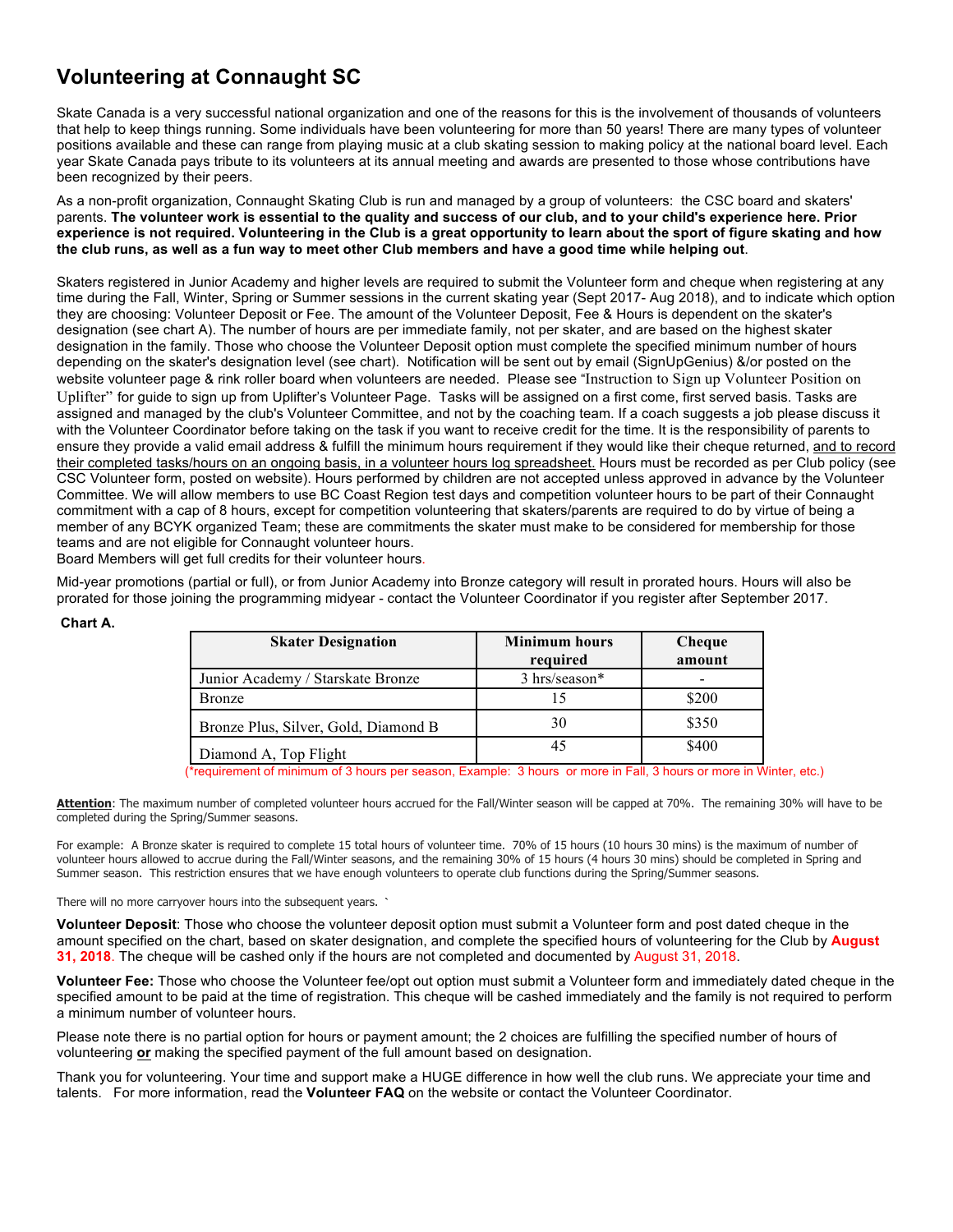

# **VOLUNTEER FORM 2017 – 2018**

As a non-profit organization, our club is run and managed by a group of volunteers: the CSC board and skaters' parents. **The volunteer work is essential to the quality and success of our club. Volunteering in the Club is a great opportunity to learn about the sport of figure skating and how the club runs, as well as a fun way to meet other Club members and have a good time while helping out**.

Skaters registered in Junior Academy and higher levels are required to submit this form and cheque when registering at any time during the Fall, Winter, Spring or Summer sessions in the current skating year (Sept 2017 - Aug 2018), and to indicate which option they are choosing: Volunteer Deposit or Fee. The amount of the Volunteer Deposit, Fee & Hours is dependent on the skater's designation (see chart). Current Junior Academy registrants who register for Bronze sessions are not required to submit the cheque, but are asked to contribute volunteer time as able. Families with more than one child registered in Bronze or higher levels need only submit one form and cheque; the number of Volunteer Hours are per immediate family, not per skater, and are based on the highest skater designation in the family. Those who choose the Volunteer Deposit option must complete the specified minimum number of hours depending on the skater's designation level (see chart). Notification will be sent out by email and/or posted on the website volunteer page & rink roller board when volunteers are needed. Tasks will be assigned on a first come, first served basis. Tasks are assigned and managed by the club's Volunteer Committee, and not by the coaching team. If a coach suggests a job please discuss it with the Volunteer Coordinator before taking on the task if you want to receive credit for the time. It is the responsibility of parents to ensure they provide a valid email address & fulfill the minimum hour requirement if they would like their cheque not cashed, and to record their completed tasks/hours on an ongoing basis on the Volunteer Hours Log spreadsheet. **An electronic copy of the log sheet/spread sheet may email to the Volunteer Coordination once total volunteer hours are completed at the end of Winter season (March 2018) and end of Summer (August 2018) for review.** Hours performed by children are not accepted unless approved in advance by the Volunteer Committee. Mid-year promotions (partial or full), or from Junior Academy into Bronze category will result in a prorated Deposit, Fee and Hours of the new level. Deposit, Fee & Hours will be prorated for those joining the programming midyear - contact the Volunteer Coordinator if you register after Sept 2017.

For more information, contact the Volunteer Coordinator at **Connaught.volunteers@gmail.com**. Thank you for volunteering. We appreciate your time and talents.

#### **Families may choose to either:**

- 1. Submit a **Volunteer Deposit** (post dated cheque in the amount specified on the chart, based on skater designation), and complete the specified hours of volunteering for the Club by **August 31, 2018**. The cheque will be cashed only if the hours are not completed and documented in the Volunteer Hour Log spreadsheet and emailed to Volunteer Coordinator by August 31, 2018.
- 2. Submit a **Volunteer Fee** (immediately dated cheque in the specified amount) to be cashed at the time of registration. This cheque will be cashed immediately and the family is not required to perform a minimum number of volunteer hours.

**Please note**: There is no partial option - the 2 choices are fulfilling the specified number of hours of volunteering **or** making the specified payment of the full amount based on designation.

## Introduction of Uplifter's Volunteer Sign Up Page and Credit Value

Connaught Skating Club's members are now able to sign up for volunteer positions on Uplifter through Volunteer Sign Up page from their club accounts from the start of 2017-2018 season. Please check regularly for updated volunteer positions throughout skating seasons. Volunteer positions will be posted on Sign Up Genius and/or Uplifter Volunteer Sign up page. Please see "Instruction to Sign up Volunteer Position on Uplifter" on how to sign up volunteer positions on Uplifter. Credits are assigned to volunteer positions are equivalent to the same value as hours. For example, 1 CREDIT equals to 1 HOUR of volunteer hour. If the minimum hours required for a Bronze skater is 15 hours, he/she would require 15 credits to complete their volunteer commitment.